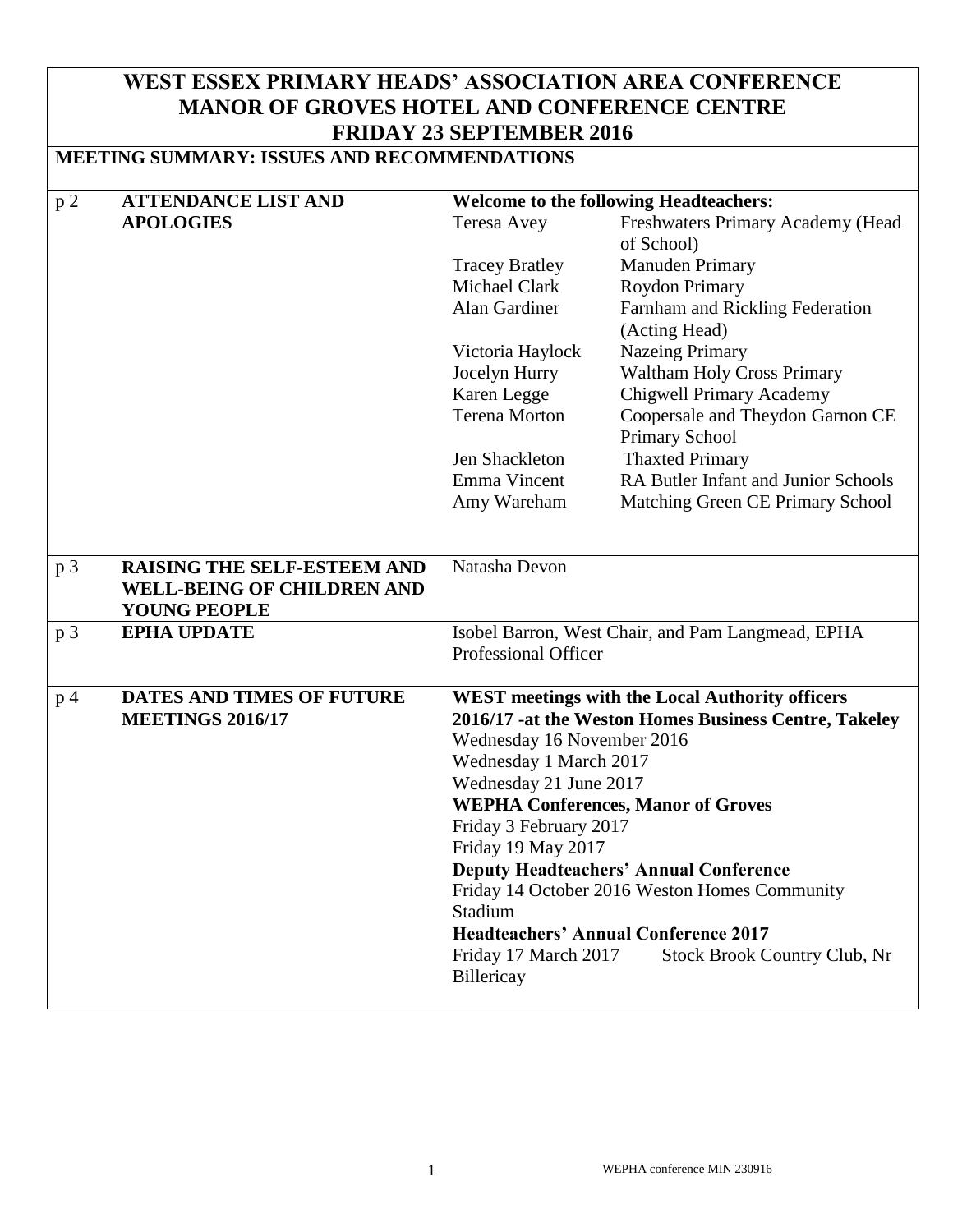# **WEST ESSEX PRIMARY HEADS' ASSOCIATION AREA CONFERENCE FRIDAY 23 SEPTEMBER 2015**

#### **Present**

Victoria Haylock Nazeing Primary

#### **In Attendance**

Isobel Barron Roseacres Primary West Chair Rachel Callaghan Katherine Semar Juniors Christine Peden Pear Tree Mead Primary John Clements Hatfield Heath Primary Julie Puxley Katherine Semar Infants Gill Doyle Takeley Primary Sarah Roffey High Beech Primary Vicky Early **Harlowbury Primary** David Rogers Bentfield Primary Alan Gardiner Farnham & Rickling Federated Primaries Lawrence Garside Felsted Primary Karen Wallace Moreton CE Primary Elizabeth Gelston The Downs Primary Joanne Willcox Hillhouse CE Primary Kate Hockley Radwinter CE Primary

Claire Jackman Bernadette Miele

Rosalind Allsop Clavering Primary Jocelyn Hurry Waltham Holy Cross Primary Gina Bailey St James CE Primary Sarah Hurwood Epping Upland CE Primary Great Easton CE Primary Tany's Dell Primary Karen Cayford St Mary's CE Primary, SW Teresa Phillips Thomas Willingale School Helen Coop Birchanger CE Primary Sonia Strickland St Mary's CE Primary, HBO Mary Evans The Henry Moore Primary Christine Tonkins St Mary's CE Primary, Stansted Jonathan Tye Churchgate CE Primary

| <b>EPHA</b> Professional Officer |
|----------------------------------|
|                                  |
| <b>EPHA Executive Director</b>   |
| Tany's Dell Primary              |
| The Henry Moore Primary          |
| The Henry Moore Primary          |
| St Mary's CE Primary,            |
| Stansted                         |
| St Mary's CE Primary, SW         |
| Self Esteem Team                 |
|                                  |

Note: If your attendance or apologies have not been noted please contact the EPHA Professional Officer at pam@langmead.me.uk for amendment.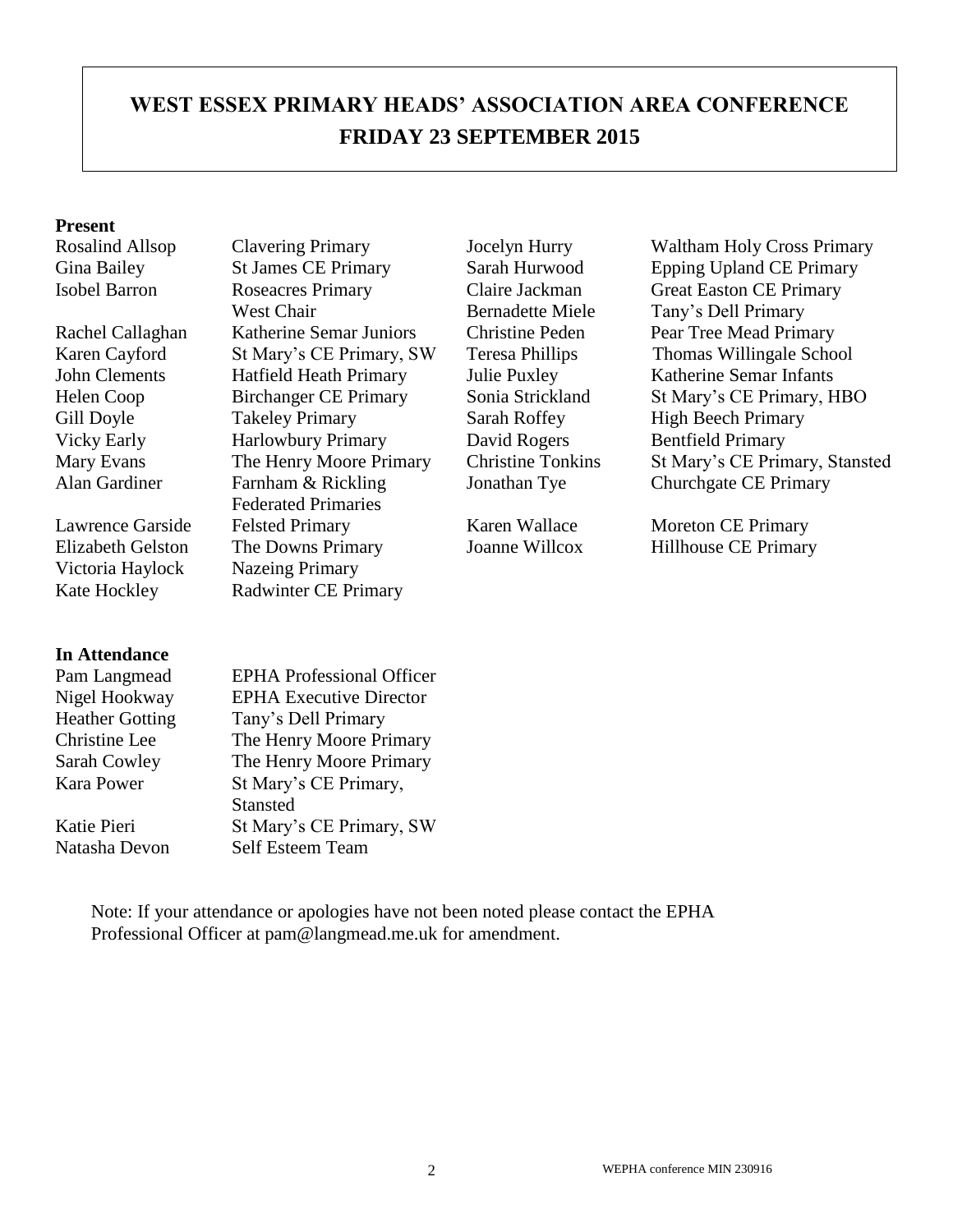**Action**

### **1. RAISING THE SELF-ESTEEM AND WELL-BEING OF CHILDREN AND YOUNG PEOPLE**

*Natasha Devon has been visiting schools, colleges and universities working with young people on issues relating to mental health and body image since 2007. To date, the two organisations she co-founded, the Body Gossip Education Programme and the Self-Esteem Team, have worked with almost 70,000 teenagers from throughout the UK. Their classes are multi-award winning.* 

*Devon has first-hand experience of mental illness – she has an anxiety disorder and developed bulimia as a coping mechanism whilst studying at university. The founding principle of her work is 'education doesn't mean anything unless it happens within the context of wellbeing''.*

*On 30 August 2015, the Department for Education (DfE) appointed Devon as its first ever mental health champion for schools. Announcing the decision, the Education and Childcare Minister said: "Natasha is an inspiration to many young people and I'm delighted to have her on board as our first mental health champion. I know that together we can make a real difference in encouraging more young people to talk openly about mental health". 'However, in May 2016 it was announced that her role was being axed. The move came after Devon linked poor mental health in young people to Conservative austerity measures, Gove's education policy and to rigorous testing in schools. Despite her role being independent, the government felt that Devon was 'out of [their] control'. Subsequently, Devon said 'I may not be the government's champion anymore, but I still want to be the people's and will use my voice to stand up for the rights of children, young people and those who teach them'. In this workshop Natasha will share her experiences and offer ideas to support children in order to raise their self-esteem and wellbeing.*

The Self-Esteem Team is an organisation which was formed in 2013, co-founded by Grace Barrett, Natasha Devon, and Nadia Mendoza. They deliver workshops in schools and colleges on mental health, body image and exam stress.

Natasha explained that she and her team have been touring UK schools, predominantly presenting to  $12 - 18$  year olds. She noted that when she was at school, in the nineties, mental health advice and guidance for teenagers was very "instructional" – for example, a presenter talking about self-harm or anorexia might share their experiences, but at the same time would almost be giving "how to do it" guidance.

Natasha talked about three levels of mental health care:

At the lowest level, Universal, Then, Mental Health First Aid, And at the highest level, Medical or Therapeutic Intervention.

The Self-Esteem Team offers support at the middle level, Mental Health First Aid.

Natasha talked at length about the conscious brain  $-10\%$  - and the unconscious brain  $-90\%$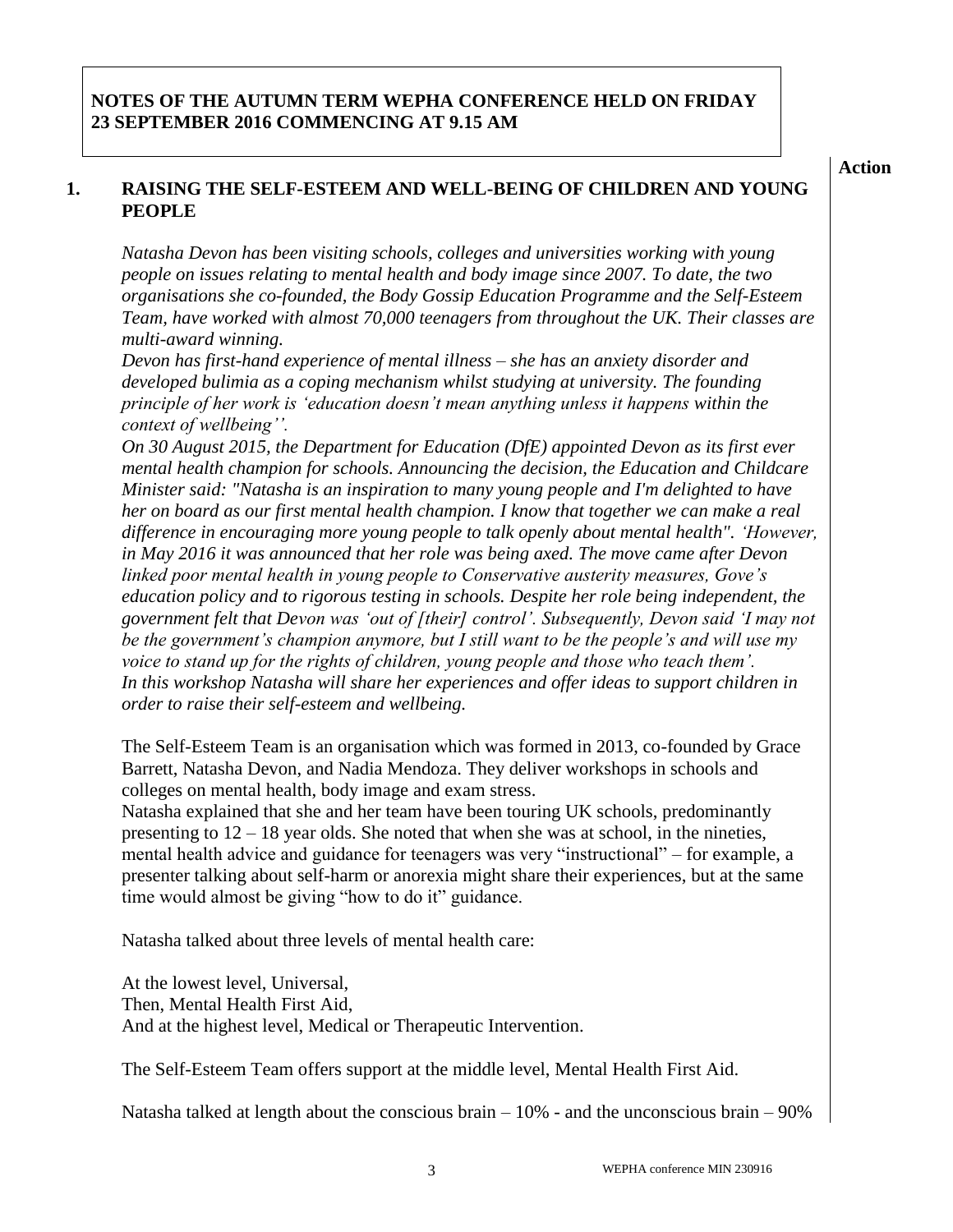- where we store our unconscious knowledge, including habits, irrational fears and our cultural and childhood learning. She explained that we receive around 2 million pieces of information every second, but our brain processes about  $5 - 9$  bits of information at a conscious level, usually that which fits with our expectations and need to survive.

The Self-Esteem Team offer a range of strategies to help children and young people improve their mental health, for example asking them to have a screen free day once a week (in secondary schools). She noted that young people are initially horrified, but many come to regard this of their favourite day of the week because so much pressure from being on social network sites is removed.

They regularly ask young people to analyse the messages of adverts – Natasha showed a couple of adverts including one from Dove, and one for Lynx.

She talked about self- harm, encouraging us to think of this as an expression of "attention needing" rather than "attention seeking". She explained that self-harm often happens at the same time of day and in the same place (in common with other self-medication activities, like drinking) and so one important way to break the habit is to break the trigger by doing something distracting – exercise is particularly helpful as it releases endorphins. She noted that is takes 2 weeks to form a habit and 3 months to break it.

Natasha talked about everyone having a "stress bucket", and how important it was to ensure that you had ways of releasing stress so that it didn't overflow – she suggested 30 minutes a day.

She talked about the pressure on men and boys and mentioned Christina Hoff Sommers a feminist who is particularly interested in the imbalance of genders. http://www.telegraph.co.uk/men/thinking-man/11527238/Meet-the-feminist-who-is-stickingup-for-men.html

Natasha talked about the two key roles of Mental Health First Aiders (who can, of course) be young people) when talking to someone who has mental health problems:

- 1. Listen without judging and ask questions
- 2. Direct them to medical or therapeutic support

This week the Self-Esteem Team has started a primary programme, delivered by Grace Barrett. This is aimed at  $8 - 10$  year olds and  $10 - 13$  year olds and consists of a five week programme – the first week is an assessment of where the children are in relation to their understanding and deciding what they need. She gave an example of a critical thinking activity that can be done with really young children; thinking of a statement (sticks and stones can break my bones) and asking if they do and don't agree.

The Self Esteem Team can be contacted via<http://www.selfesteemteam.org/>

http://www.telegraph.co.uk/women/health/axed-government-mental-health-tsar-natashadevon-i-want-a-politi/

http://www.huffingtonpost.co.uk/entry/self-esteem-team-to-write-to-prime-minister-theresamay-until-mental-health-literacy-is-available-in-schools\_uk\_57b6f834e4b0f78b2b497310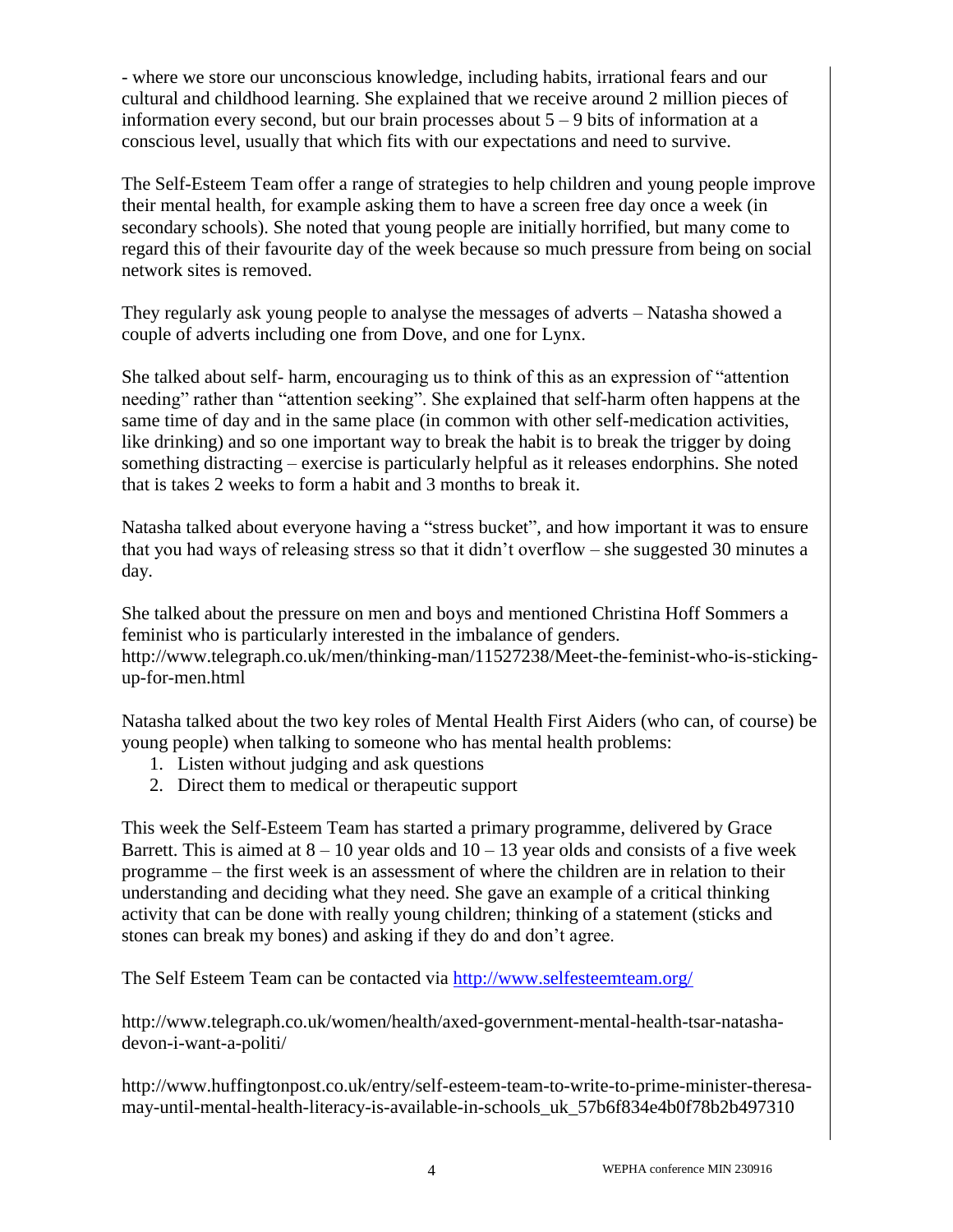Following Natasha's presentation, the headteachers shared their current strategies that they are using to help support children's mental health.

## **STRATEGIES TO IMPROVE CHILDREN'S MENTAL HEALTH THAT ARE CURRENTLY BEING USED IN WEST PRIMARY SCHOOLS – gathered at the WEPHA conference on 23 September 2016**

| Zumos                              | Zumos provides pupils with expert, written, peer reviewed,<br>motivational support, vocal recordings, anonymously accesse<br>pupils with further support information in the form of web lir<br>helplines, suggested reading, ooks and videos, all of which ha<br>passed through due diligence procedures.<br>https://www.insight4life.co.uk/schools.aspx                                                                                                                                                                                               |
|------------------------------------|--------------------------------------------------------------------------------------------------------------------------------------------------------------------------------------------------------------------------------------------------------------------------------------------------------------------------------------------------------------------------------------------------------------------------------------------------------------------------------------------------------------------------------------------------------|
| Mindfulness                        | http://www.nhs.uk/conditions/stress-anxiety-<br>depression/pages/mindfulness.aspx                                                                                                                                                                                                                                                                                                                                                                                                                                                                      |
|                                    | http://www.freemindfulness.org/download                                                                                                                                                                                                                                                                                                                                                                                                                                                                                                                |
| Growth mindset                     | "OK to fail"                                                                                                                                                                                                                                                                                                                                                                                                                                                                                                                                           |
| 6s n 7s                            |                                                                                                                                                                                                                                                                                                                                                                                                                                                                                                                                                        |
| Forest School                      | http://www.forestschoolassociation.org/                                                                                                                                                                                                                                                                                                                                                                                                                                                                                                                |
| Kids Inspire                       |                                                                                                                                                                                                                                                                                                                                                                                                                                                                                                                                                        |
| <b>PACS</b>                        |                                                                                                                                                                                                                                                                                                                                                                                                                                                                                                                                                        |
| <b>Values Based Education</b>      | http://www.valuesbasededucation.com/                                                                                                                                                                                                                                                                                                                                                                                                                                                                                                                   |
| Place 2 Be                         | https://www.place2be.org.uk/                                                                                                                                                                                                                                                                                                                                                                                                                                                                                                                           |
| <b>Bright Minds Bright Moods</b>   | Delivered by Ed Pysch                                                                                                                                                                                                                                                                                                                                                                                                                                                                                                                                  |
| Mental health first aid            |                                                                                                                                                                                                                                                                                                                                                                                                                                                                                                                                                        |
| <b>YCT</b>                         | YCT is a counselling and therapeutic support charity, which<br>specialises in support children and young people aged $5 - 25$<br>years, and the professionals who work with them.<br>Like most charities YCT started out in a small way serving the<br>immediate local community around Harlow, Essex; however i<br>grown considerably, working from community venues and<br>schools, academies, colleges, alternative education provision<br>specialist schools across Essex, Hertfordshire and Greater Lor<br>http://www.yctsupport.com/aboutus.html |
| <b>Crucial Crew</b>                |                                                                                                                                                                                                                                                                                                                                                                                                                                                                                                                                                        |
| <b>SEALs materials</b><br>P4C      | http://p4c.com/about-p4c                                                                                                                                                                                                                                                                                                                                                                                                                                                                                                                               |
|                                    | Inc Jonathan Bond training                                                                                                                                                                                                                                                                                                                                                                                                                                                                                                                             |
| Drama club                         |                                                                                                                                                                                                                                                                                                                                                                                                                                                                                                                                                        |
| Lego social groups<br>Sensory room |                                                                                                                                                                                                                                                                                                                                                                                                                                                                                                                                                        |
| Prayer areas                       |                                                                                                                                                                                                                                                                                                                                                                                                                                                                                                                                                        |
| Horticultural therapy              |                                                                                                                                                                                                                                                                                                                                                                                                                                                                                                                                                        |
| Allotment                          |                                                                                                                                                                                                                                                                                                                                                                                                                                                                                                                                                        |
| Body care                          |                                                                                                                                                                                                                                                                                                                                                                                                                                                                                                                                                        |
| Worry boxes                        |                                                                                                                                                                                                                                                                                                                                                                                                                                                                                                                                                        |
|                                    |                                                                                                                                                                                                                                                                                                                                                                                                                                                                                                                                                        |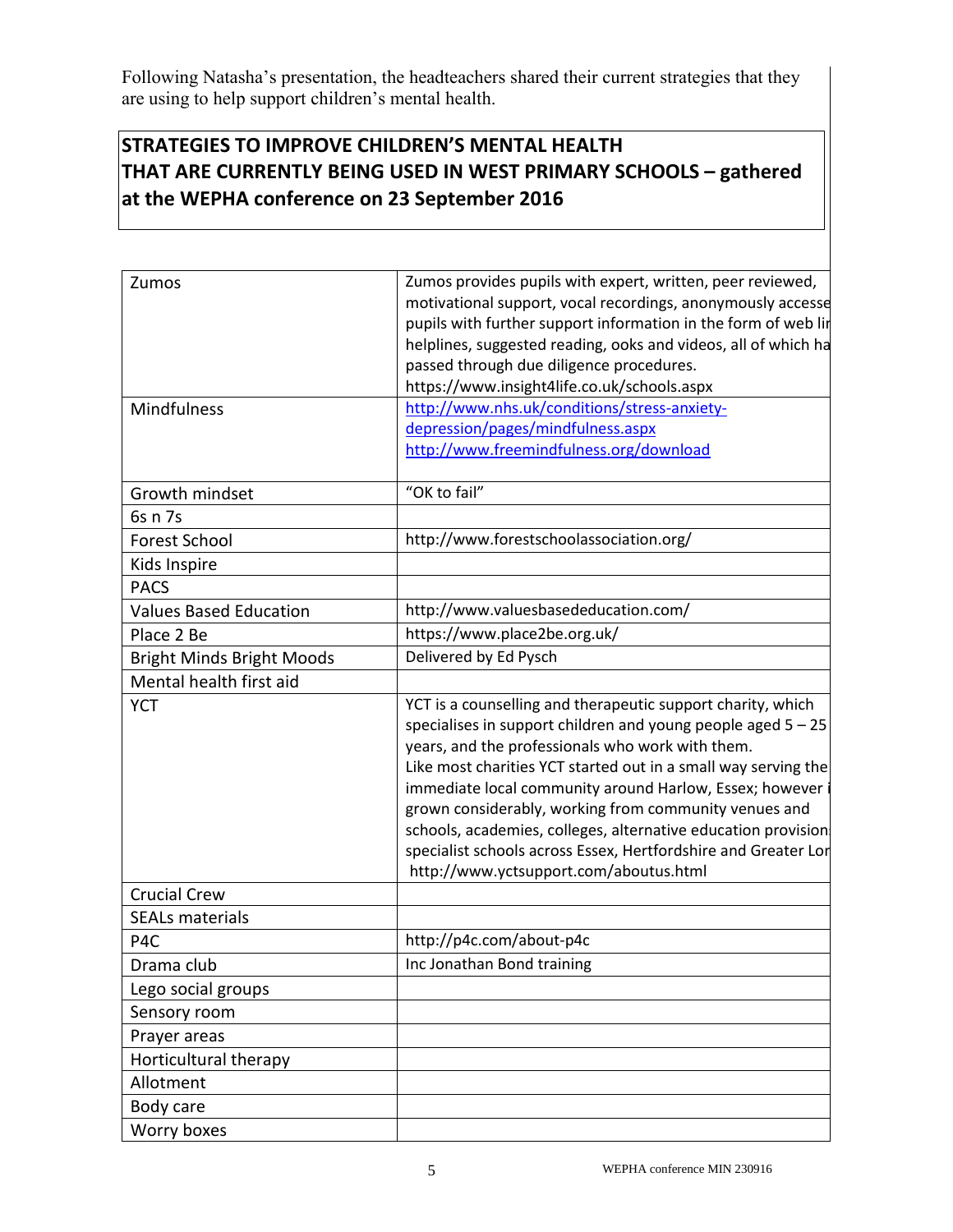| Golden time                     |                            |  |
|---------------------------------|----------------------------|--|
| Relate counselors               | https://www.relate.org.uk/ |  |
| Play therapist                  |                            |  |
| Play leaders                    |                            |  |
| Parent Support officer          |                            |  |
| LSA mentoring for children with |                            |  |
| particular needs                |                            |  |
| Learning mentors                |                            |  |
| Mentoring                       |                            |  |
| Counselling                     |                            |  |
| Yoga                            |                            |  |
| Sport                           |                            |  |
| Year 6 solution focused problem |                            |  |
| solving                         |                            |  |
| Peer massage                    |                            |  |
| No homework                     |                            |  |
| Art therapy                     |                            |  |
| Preventative work               |                            |  |
| <b>Emotional wellbeing</b>      |                            |  |
| Broad balanced and interactive  |                            |  |
| curriculum                      |                            |  |
| Healthy lifestyle education     |                            |  |
| e-safety training               |                            |  |
| Charity & off-curricular days   |                            |  |
| Drama in the curriculum         |                            |  |
| Circle time                     |                            |  |
| Clubs                           |                            |  |
| New focus on PSHE               |                            |  |
| "Fun friends" group             |                            |  |
| Buddy system for new pupils     |                            |  |

#### **2. EPHA UPDATE**

Isobel Barron, the West EPHA Chair, welcomed headteachers to the conference and in particular those Headteachers who have taken up new appointments in the West this term, including:

#### **Welcome to the following Headteachers:**

| Teresa Avey           | Freshwaters Primary Academy (Head of School)    |
|-----------------------|-------------------------------------------------|
| <b>Tracey Bratley</b> | Manuden Primary                                 |
| Michael Clark         | Roydon Primary                                  |
| Alan Gardiner         | Farnham and Rickling Federation (Acting Head)   |
| Victoria Haylock      | <b>Nazeing Primary</b>                          |
| Jocelyn Hurry         | <b>Waltham Holy Cross Primary</b>               |
| Karen Legge           | <b>Chigwell Primary Academy</b>                 |
| <b>Terena Morton</b>  | Coopersale and Theydon Garnon CE Primary School |
| Jen Shackleton        | <b>Thaxted Primary</b>                          |